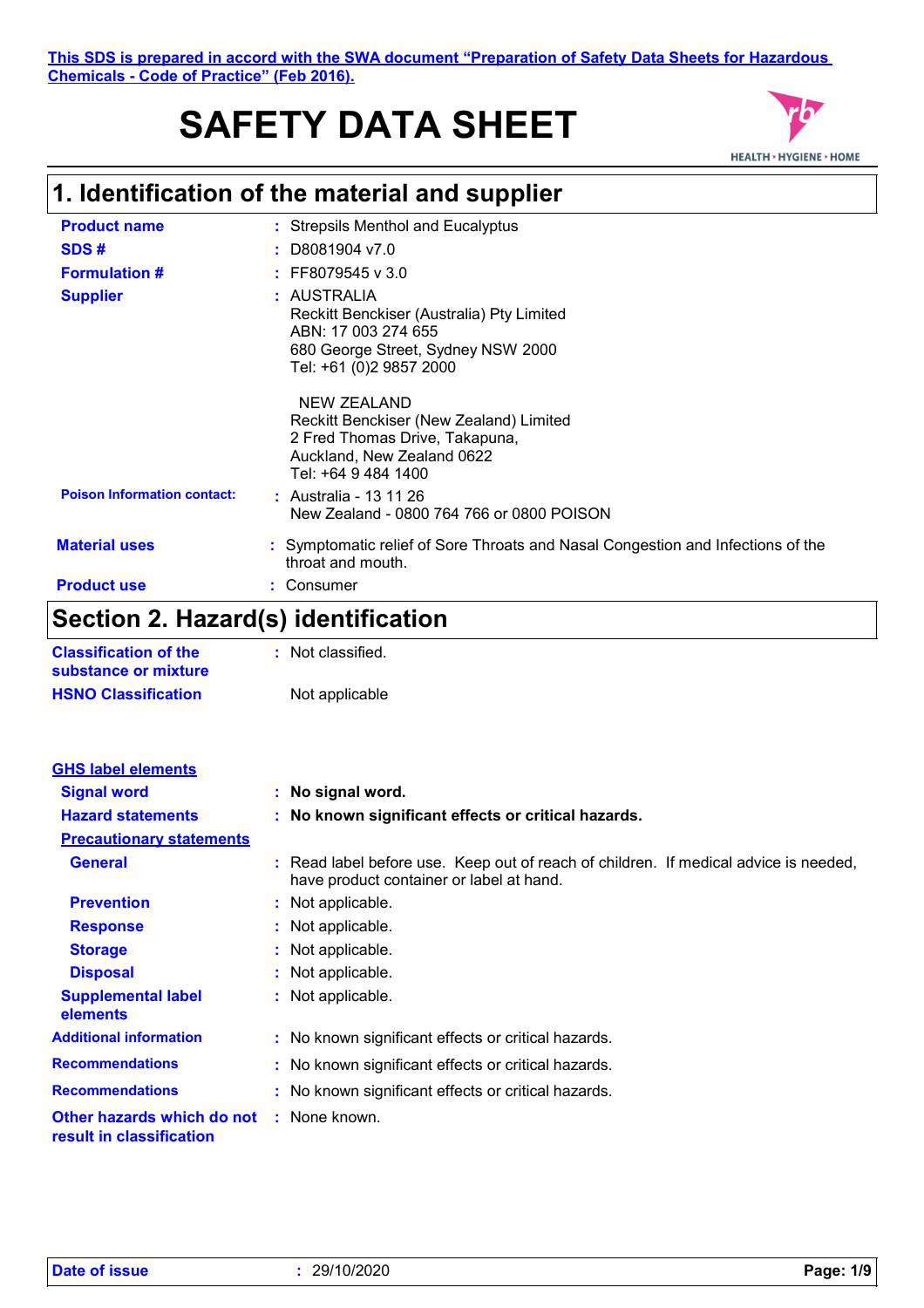# **Section 3. Composition and ingredient information**

**Substance/mixture :**

: Mixture

| Ingredient name           | $%$ (w/w)  | <b>CAS number</b> |
|---------------------------|------------|-------------------|
| sucrose                   | l≥75 - ≤90 | $57 - 50 - 1$     |
| $\vert$ (+)-Tartaric acid | ≲3         | 87-69-4           |

 **Other Non-hazardous ingredients to 100%**

**Occupational exposure limits, if available, are listed in Section 8.**

### **Section 4. First aid measures**

| <b>Description of necessary first aid measures</b> |                                                                                                                                                                                                                                                                                                                                                           |  |
|----------------------------------------------------|-----------------------------------------------------------------------------------------------------------------------------------------------------------------------------------------------------------------------------------------------------------------------------------------------------------------------------------------------------------|--|
| <b>Eye contact</b>                                 | : Immediately flush eyes with plenty of water, occasionally lifting the upper and lower<br>eyelids. Check for and remove any contact lenses. Get medical attention if irritation<br>occurs.                                                                                                                                                               |  |
| <b>Inhalation</b>                                  | : Remove victim to fresh air and keep at rest in a position comfortable for breathing.<br>Get medical attention if symptoms occur.                                                                                                                                                                                                                        |  |
| <b>Skin contact</b>                                | : Flush contaminated skin with plenty of water. Remove contaminated clothing and<br>shoes. Get medical attention if symptoms occur.                                                                                                                                                                                                                       |  |
| <b>Ingestion</b>                                   | : Wash out mouth with water. Remove victim to fresh air and keep at rest in a<br>position comfortable for breathing. If material has been swallowed and the exposed<br>person is conscious, give small quantities of water to drink. Do not induce vomiting<br>unless directed to do so by medical personnel. Get medical attention if symptoms<br>occur. |  |

#### **Most important symptoms/effects, acute and delayed**

| <b>Potential acute health effects</b> |                                                     |
|---------------------------------------|-----------------------------------------------------|
| <b>Eye contact</b>                    | : No known significant effects or critical hazards. |
| <b>Inhalation</b>                     | : No known significant effects or critical hazards. |
| <b>Skin contact</b>                   | : No known significant effects or critical hazards. |
| <b>Ingestion</b>                      | : No known significant effects or critical hazards. |
| Over-exposure signs/symptoms          |                                                     |
| <b>Eve contact</b>                    | : No specific data.                                 |
| <b>Inhalation</b>                     | : No specific data.                                 |
| <b>Skin contact</b>                   | : No specific data.                                 |
| <b>Ingestion</b>                      | : No specific data.                                 |
|                                       |                                                     |
|                                       |                                                     |

| Indication of immediate medical attention and special treatment needed, if necessary |                                                                                                                                |  |
|--------------------------------------------------------------------------------------|--------------------------------------------------------------------------------------------------------------------------------|--|
| <b>Notes to physician</b>                                                            | : Treat symptomatically. Contact poison treatment specialist immediately if large<br>quantities have been ingested or inhaled. |  |
| <b>Specific treatments</b>                                                           | : No specific treatment.                                                                                                       |  |
| <b>Protection of first-aiders</b>                                                    | : No action shall be taken involving any personal risk or without suitable training.                                           |  |

**See toxicological information (Section 11)**

### **Section 5. Fire-fighting measures**

| <b>Extinguishing media</b>             |                                                                 |
|----------------------------------------|-----------------------------------------------------------------|
| <b>Suitable extinguishing</b><br>media | : Use an extinguishing agent suitable for the surrounding fire. |
| Unsuitable extinguishing<br>media      | : None known.                                                   |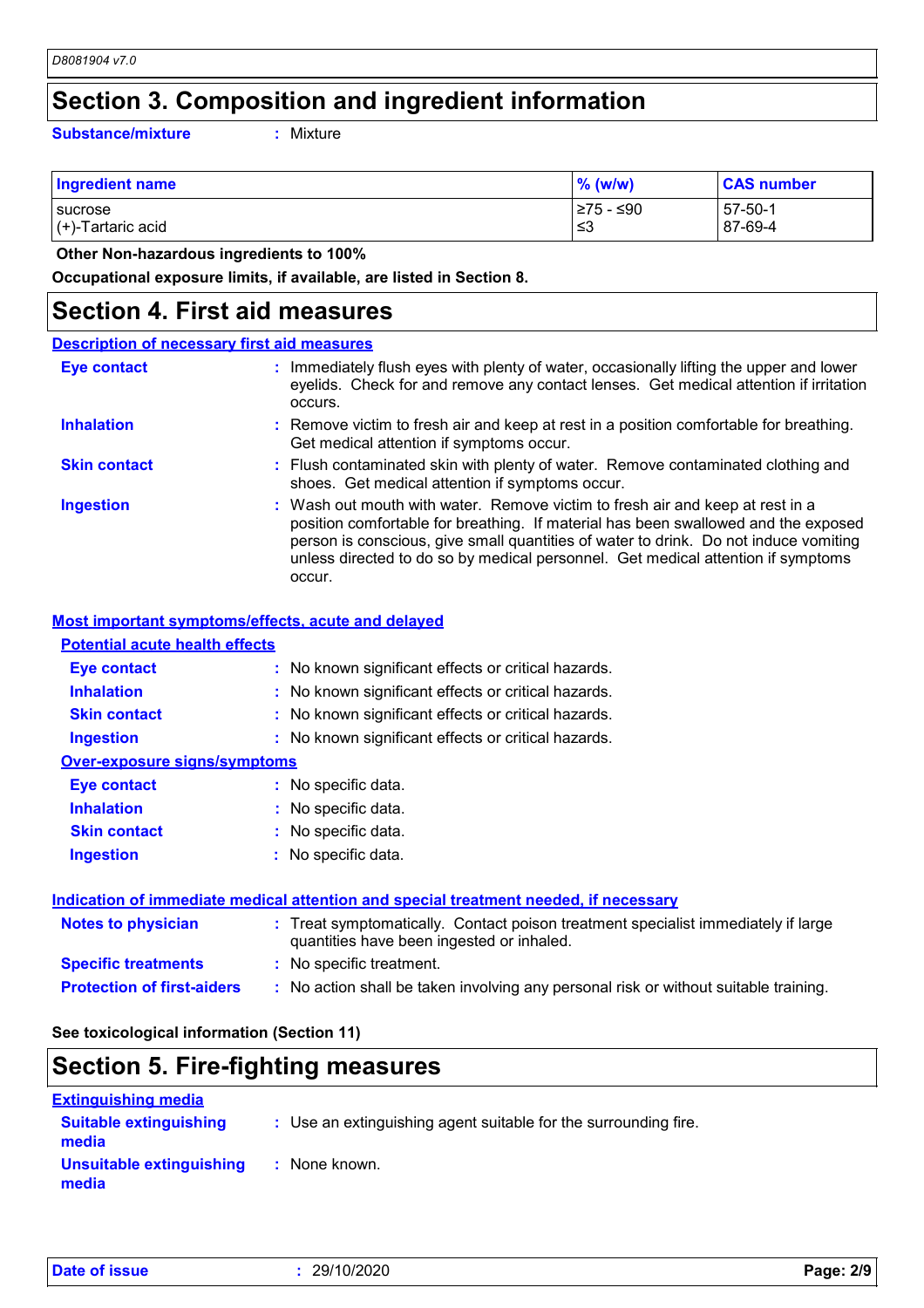# **Section 5. Fire-fighting measures**

| <b>Specific hazards arising</b><br>from the chemical   | : No specific fire or explosion hazard.                                                                                                                                                             |
|--------------------------------------------------------|-----------------------------------------------------------------------------------------------------------------------------------------------------------------------------------------------------|
| <b>Hazardous thermal</b><br>decomposition products     | : No specific data.                                                                                                                                                                                 |
| <b>Special protective actions</b><br>for fire-fighters | : Promptly isolate the scene by removing all persons from the vicinity of the incident if<br>there is a fire. No action shall be taken involving any personal risk or without<br>suitable training. |
| <b>Special protective actions</b><br>for fire-fighters | : Fire-fighters should wear appropriate protective equipment and self-contained<br>breathing apparatus (SCBA) with a full face-piece operated in positive pressure<br>mode.                         |

### **Section 6. Accidental release measures**

| <b>Personal precautions, protective equipment and emergency procedures</b> |                                                                                                                                                                                                                                                                                                                                                     |  |
|----------------------------------------------------------------------------|-----------------------------------------------------------------------------------------------------------------------------------------------------------------------------------------------------------------------------------------------------------------------------------------------------------------------------------------------------|--|
| For non-emergency<br>personnel                                             | : No action shall be taken involving any personal risk or without suitable training.<br>Evacuate surrounding areas. Keep unnecessary and unprotected personnel from<br>entering. Do not touch or walk through spilled material. Put on appropriate<br>personal protective equipment.                                                                |  |
| For emergency responders                                                   | : If specialized clothing is required to deal with the spillage, take note of any<br>information in Section 8 on suitable and unsuitable materials. See also the<br>information in "For non-emergency personnel".                                                                                                                                   |  |
| <b>Environmental precautions</b>                                           | : Avoid dispersal of spilled material and runoff and contact with soil, waterways,<br>drains and sewers. Inform the relevant authorities if the product has caused<br>environmental pollution (sewers, waterways, soil or air).                                                                                                                     |  |
| <b>Methods and materials for containment and cleaning up</b>               |                                                                                                                                                                                                                                                                                                                                                     |  |
| <b>Small spill</b>                                                         | : Move containers from spill area. Vacuum or sweep up material and place in a<br>designated, labeled waste container. Dispose of via a licensed waste disposal<br>contractor.                                                                                                                                                                       |  |
| <b>Large spill</b>                                                         | : Move containers from spill area. Prevent entry into sewers, water courses,<br>basements or confined areas. Vacuum or sweep up material and place in a<br>designated, labeled waste container. Dispose of via a licensed waste disposal<br>contractor. Note: see Section 1 for emergency contact information and Section 13<br>for waste disposal. |  |

**See Section 1 for emergency contact information.**

**See Section 8 for information on appropriate personal protective equipment.**

**See Section 13 for additional waste treatment information.**

## **Section 7. Handling and storage**

### **Precautions for safe handling**

| <b>Protective measures</b>                       | : Put on appropriate personal protective equipment (see Section 8).                                                                                                                                                                                                                                                                                           |
|--------------------------------------------------|---------------------------------------------------------------------------------------------------------------------------------------------------------------------------------------------------------------------------------------------------------------------------------------------------------------------------------------------------------------|
| <b>Advice on general</b><br>occupational hygiene | : Eating, drinking and smoking should be prohibited in areas where this material is<br>handled, stored and processed. Workers should wash hands and face before<br>eating, drinking and smoking. Remove contaminated clothing and protective<br>equipment before entering eating areas. See also Section 8 for additional<br>information on hygiene measures. |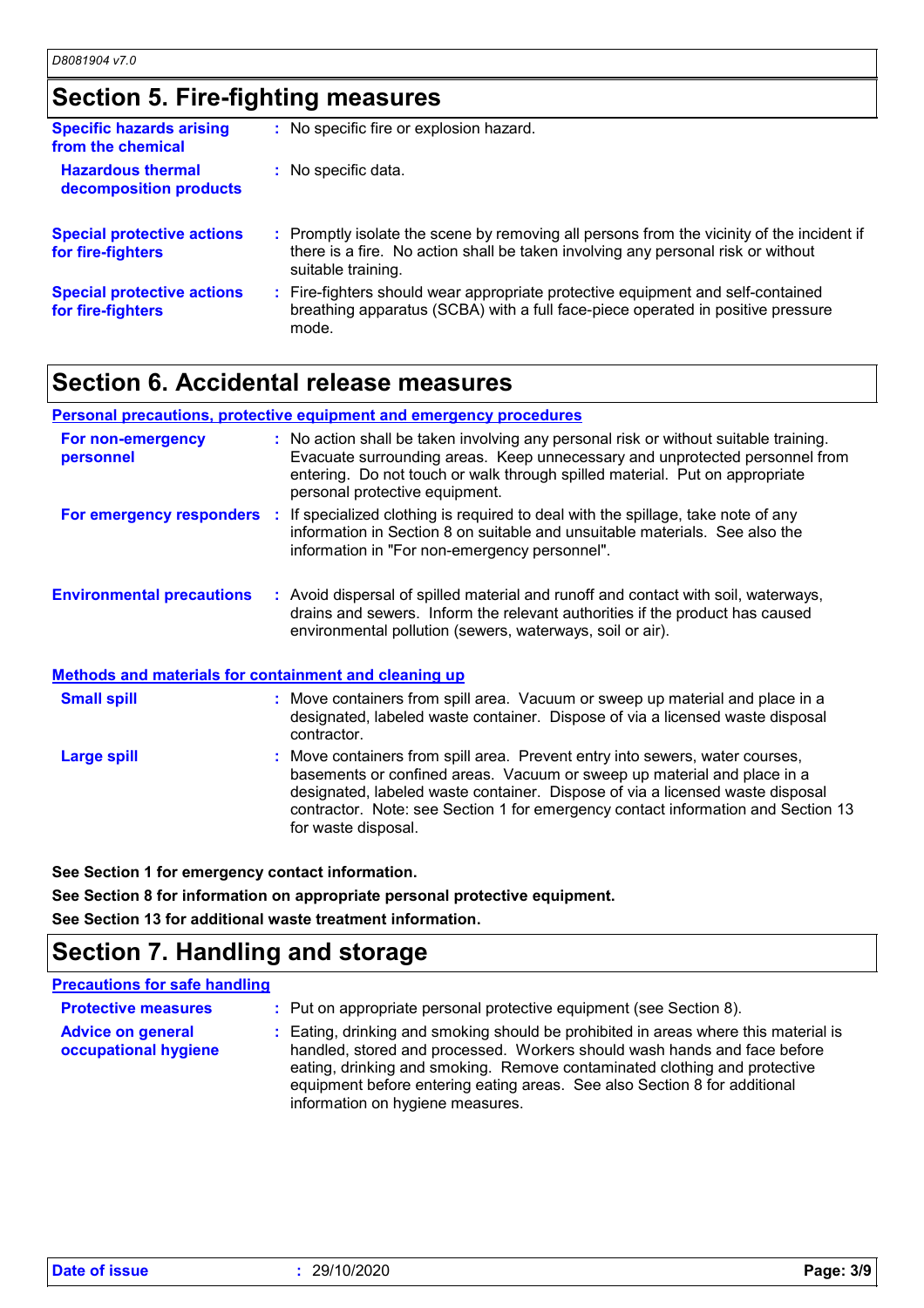# **Section 7. Handling and storage**

|                          | <b>Conditions for safe storage, :</b> Do not store above the following temperature: $25^{\circ}$ C (77 $^{\circ}$ F). Store in accordance |
|--------------------------|-------------------------------------------------------------------------------------------------------------------------------------------|
| including any            | with local regulations. Store in original container protected from direct sunlight in a                                                   |
| <i>incompatibilities</i> | dry, cool and well-ventilated area, away from incompatible materials (see Section 10)                                                     |
|                          | and food and drink. Keep container tightly closed and sealed until ready for use.                                                         |
|                          | Containers that have been opened must be carefully resealed and kept upright to                                                           |
|                          | prevent leakage. Do not store in unlabeled containers. Use appropriate                                                                    |
|                          | containment to avoid environmental contamination. See Section 10 for incompatible                                                         |
|                          | materials before handling or use.                                                                                                         |

# **Section 8. Exposure controls and personal protection**

### **Control parameters**

### **Australia**

**Occupational exposure limits**

| Ingredient name      | <b>Exposure limits</b>                                           |
|----------------------|------------------------------------------------------------------|
| sucrose              | Safe Work Australia (Australia, 4/2018).                         |
|                      | TWA: 10 mg/m <sup>3</sup> 8 hours.                               |
| $(+)$ -Tartaric acid | DFG MAC-values list (Germany, 7/2018).                           |
|                      | PEAK: 4 mg/m <sup>3</sup> , 4 times per shift, 15 minutes. Form: |
|                      | inhalable fraction                                               |
|                      | TWA: 2 mg/m <sup>3</sup> 8 hours. Form: inhalable fraction       |

### **New Zealand**

### **Occupational exposure limits : No exposure standard allocated.**

| <b>Ingredient name</b> | <b>Exposure limits</b>                                                                                                                                                         |
|------------------------|--------------------------------------------------------------------------------------------------------------------------------------------------------------------------------|
| I sucrose              | NZ HSWA 2015 (New Zealand, 11/2017).<br>WES-TWA: 10 mg/m <sup>3</sup> 8 hours. Form: The value for<br>inhalable dust containing no asbestos and less than 1%<br>I free silica. |

| <b>Appropriate engineering</b>                   | : Good general ventilation should be sufficient to control worker exposure to airborne                                                                                                                                                                                                                                          |
|--------------------------------------------------|---------------------------------------------------------------------------------------------------------------------------------------------------------------------------------------------------------------------------------------------------------------------------------------------------------------------------------|
| <b>controls</b>                                  | contaminants.                                                                                                                                                                                                                                                                                                                   |
| <b>Environmental exposure</b><br><b>controls</b> | : Emissions from ventilation or work process equipment should be checked to ensure<br>they comply with the requirements of environmental protection legislation. In some<br>cases, fume scrubbers, filters or engineering modifications to the process<br>equipment will be necessary to reduce emissions to acceptable levels. |

| <b>Individual protection measures</b> |                                                                                                                                                                                                                                                                                                                                                                                                   |
|---------------------------------------|---------------------------------------------------------------------------------------------------------------------------------------------------------------------------------------------------------------------------------------------------------------------------------------------------------------------------------------------------------------------------------------------------|
| <b>Hygiene measures</b>               | : Wash hands, forearms and face thoroughly after handling chemical products, before<br>eating, smoking and using the lavatory and at the end of the working period.<br>Appropriate techniques should be used to remove potentially contaminated clothing.<br>Wash contaminated clothing before reusing. Ensure that eyewash stations and<br>safety showers are close to the workstation location. |
| <b>Eye/face protection</b>            | : Safety eyewear complying with an approved standard should be used when a risk<br>assessment indicates this is necessary to avoid exposure to liquid splashes, mists,<br>gases or dusts. If contact is possible, the following protection should be worn,<br>unless the assessment indicates a higher degree of protection: safety glasses with<br>side-shields.                                 |
| <b>Skin protection</b>                |                                                                                                                                                                                                                                                                                                                                                                                                   |
| <b>Hand protection</b>                | : Chemical-resistant, impervious gloves complying with an approved standard should<br>be worn at all times when handling chemical products if a risk assessment indicates<br>this is necessary.                                                                                                                                                                                                   |
| <b>Body protection</b>                | : Personal protective equipment for the body should be selected based on the task<br>being performed and the risks involved and should be approved by a specialist<br>before handling this product.                                                                                                                                                                                               |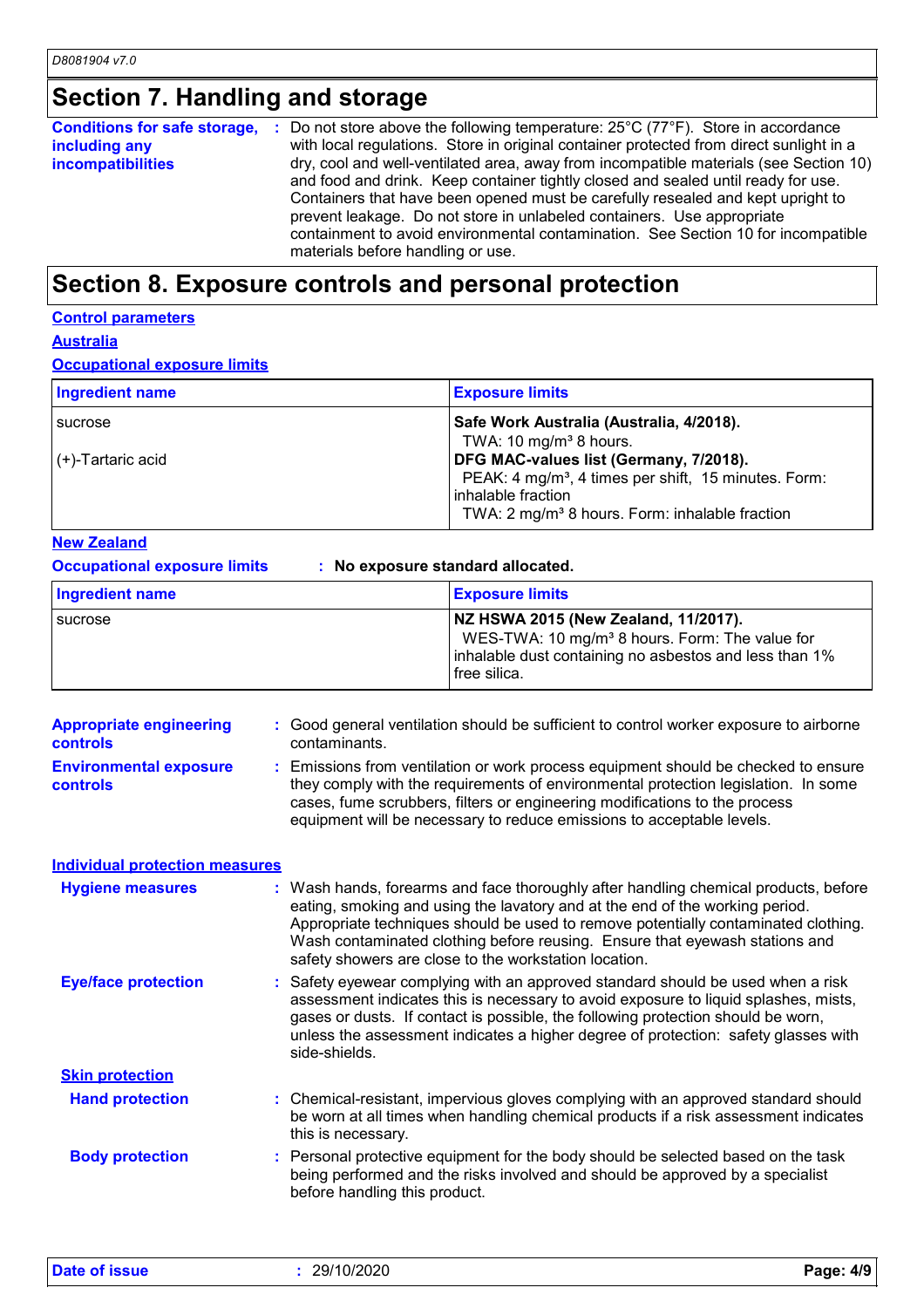# **Section 8. Exposure controls and personal protection**

| <b>Other skin protection</b>  | : Appropriate footwear and any additional skin protection measures should be<br>selected based on the task being performed and the risks involved and should be<br>approved by a specialist before handling this product.                                                           |
|-------------------------------|-------------------------------------------------------------------------------------------------------------------------------------------------------------------------------------------------------------------------------------------------------------------------------------|
| <b>Respiratory protection</b> | : Based on the hazard and potential for exposure, select a respirator that meets the<br>appropriate standard or certification. Respirators must be used according to a<br>respiratory protection program to ensure proper fitting, training, and other important<br>aspects of use. |

# **Section 9. Physical and chemical properties**

| <b>Appearance</b>                                 |    |                                                                           |
|---------------------------------------------------|----|---------------------------------------------------------------------------|
| <b>Physical state</b>                             |    | $:$ Solid.                                                                |
| <b>Color</b>                                      | ÷. | Blue.                                                                     |
| Odor                                              |    | : Not available.                                                          |
| <b>Odor threshold</b>                             |    | : Not available.                                                          |
| pH                                                |    | Not available.                                                            |
| <b>Melting point</b>                              |    | : Not available.                                                          |
| <b>Boiling point</b>                              |    | : Not available.                                                          |
| <b>Flash point</b>                                |    | : Not available.                                                          |
| <b>Evaporation rate</b>                           |    | : Not available.                                                          |
| <b>Flammability (solid, gas)</b>                  |    | : Not available.                                                          |
| Lower and upper explosive<br>(flammable) limits   |    | : Not available.                                                          |
| <b>Vapor pressure</b>                             |    | $:$ Not available.                                                        |
| <b>Vapor density</b>                              |    | : Not available.                                                          |
| <b>Relative density</b>                           |    | : Not available.                                                          |
| <b>Solubility</b>                                 |    | : Partially soluble in the following materials: cold water and hot water. |
| <b>Solubility in water</b>                        |    | : Not available.                                                          |
| <b>Partition coefficient: n-</b><br>octanol/water |    | $:$ Not available.                                                        |
| <b>Auto-ignition temperature</b>                  |    | $:$ Not available.                                                        |
| <b>Decomposition temperature</b>                  |    | : Not available.                                                          |
| <b>Viscosity</b>                                  |    | : Not available.                                                          |
| Flow time (ISO 2431)                              |    | $:$ Not available.                                                        |
| <b>Aerosol product</b>                            |    |                                                                           |

# **Section 10. Stability and reactivity**

| <b>Date of issue</b>                                | : 29/10/2020                                                                                              | Page: 5/9 |  |
|-----------------------------------------------------|-----------------------------------------------------------------------------------------------------------|-----------|--|
| <b>Hazardous decomposition</b><br>products          | : Under normal conditions of storage and use, hazardous decomposition products<br>should not be produced. |           |  |
| <b>Incompatible materials</b>                       | : No specific data.                                                                                       |           |  |
| <b>Conditions to avoid</b>                          | : No specific data.                                                                                       |           |  |
| <b>Possibility of hazardous</b><br><b>reactions</b> | : Under normal conditions of storage and use, hazardous reactions will not occur.                         |           |  |
| <b>Chemical stability</b>                           | : The product is stable.                                                                                  |           |  |
| <b>Reactivity</b>                                   | : No specific test data related to reactivity available for this product or its ingredients.              |           |  |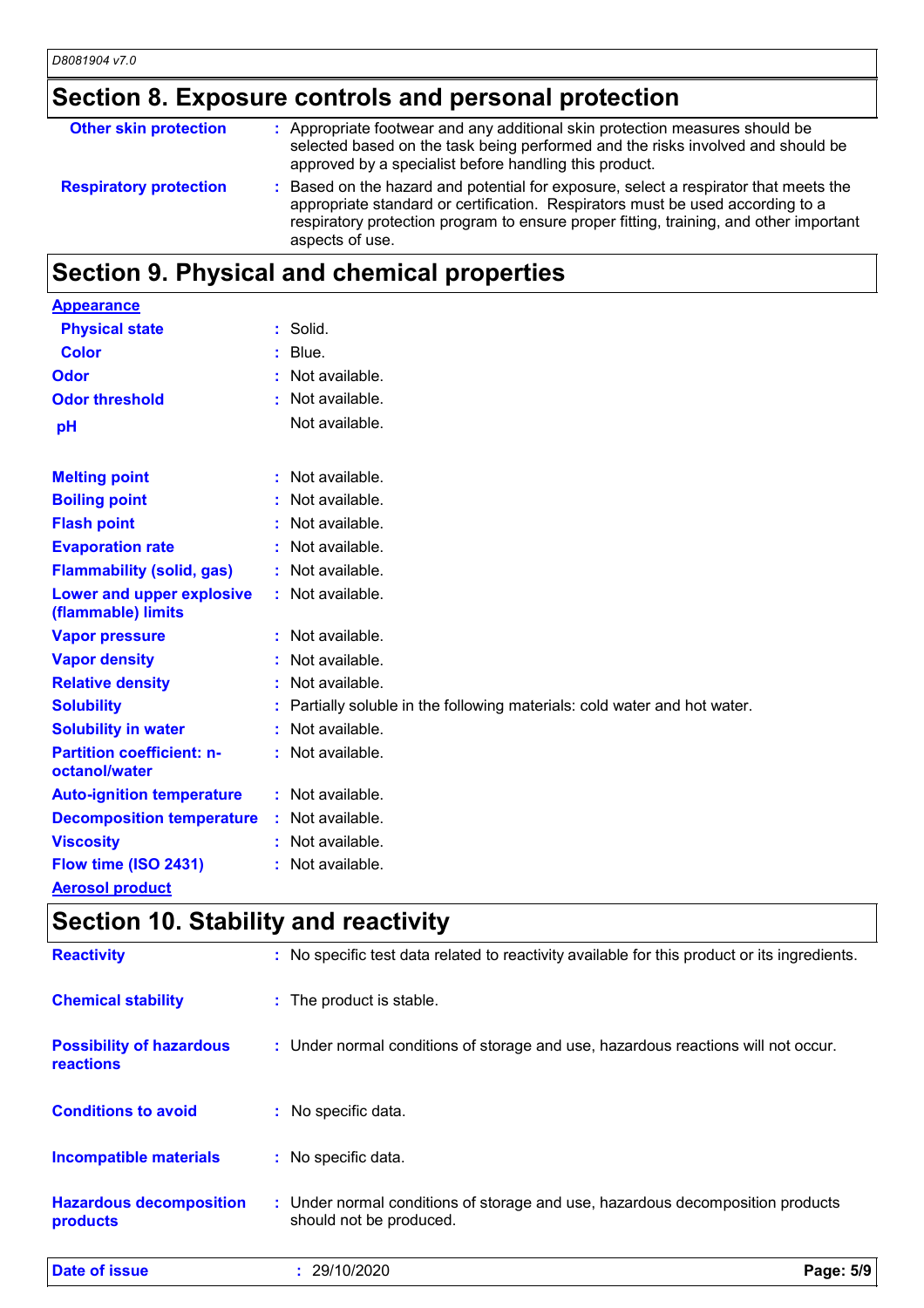# **Section 11. Toxicological information**

### **Information on toxicological effects**

| <b>Product/ingredient name</b>                                             | <b>Result</b>                                                       | <b>Species</b> | <b>Dose</b> | <b>Exposure</b> |
|----------------------------------------------------------------------------|---------------------------------------------------------------------|----------------|-------------|-----------------|
| sucrose                                                                    | LD50 Oral                                                           | Rat            | 29700 mg/kg | $\blacksquare$  |
| <b>Conclusion/Summary</b><br><b>Irritation/Corrosion</b><br>Not available. | : Based on available data, the classification criteria are not met. |                |             |                 |
| <b>Conclusion/Summary</b>                                                  |                                                                     |                |             |                 |
| <b>Skin</b>                                                                | : No known significant effects or critical hazards.                 |                |             |                 |
| <b>Eyes</b>                                                                | : Based on available data, the classification criteria are not met. |                |             |                 |
| <b>Respiratory</b>                                                         | : No known significant effects or critical hazards.                 |                |             |                 |
| <b>Sensitization</b>                                                       |                                                                     |                |             |                 |
| Not available.                                                             |                                                                     |                |             |                 |
| <b>Conclusion/Summary</b>                                                  |                                                                     |                |             |                 |
| <b>Skin</b>                                                                | : No known significant effects or critical hazards.                 |                |             |                 |
| <b>Respiratory</b>                                                         | : No known significant effects or critical hazards.                 |                |             |                 |
| <b>Mutagenicity</b>                                                        |                                                                     |                |             |                 |
| Not available.                                                             |                                                                     |                |             |                 |
| <b>Conclusion/Summary</b>                                                  | : No known significant effects or critical hazards.                 |                |             |                 |
| <b>Carcinogenicity</b>                                                     |                                                                     |                |             |                 |
| Not available.                                                             |                                                                     |                |             |                 |
| <b>Conclusion/Summary</b>                                                  | : No known significant effects or critical hazards.                 |                |             |                 |
| <b>Reproductive toxicity</b>                                               |                                                                     |                |             |                 |
| Not available.                                                             |                                                                     |                |             |                 |
| <b>Conclusion/Summary</b>                                                  | : No known significant effects or critical hazards.                 |                |             |                 |
| <b>Teratogenicity</b>                                                      |                                                                     |                |             |                 |
| Not available.                                                             |                                                                     |                |             |                 |
| <b>Conclusion/Summary</b>                                                  | : No known significant effects or critical hazards.                 |                |             |                 |
| <b>Specific target organ toxicity (single exposure)</b>                    |                                                                     |                |             |                 |
| Not available.                                                             |                                                                     |                |             |                 |
| <b>Specific target organ toxicity (repeated exposure)</b>                  |                                                                     |                |             |                 |
| Not available.                                                             |                                                                     |                |             |                 |
| <b>Aspiration hazard</b>                                                   |                                                                     |                |             |                 |
| Not available.                                                             |                                                                     |                |             |                 |
|                                                                            |                                                                     |                |             |                 |
| <b>Information on the likely</b>                                           | : Not available.                                                    |                |             |                 |
| routes of exposure                                                         |                                                                     |                |             |                 |
| <b>Potential acute health effects</b>                                      |                                                                     |                |             |                 |
| <b>Eye contact</b>                                                         | : No known significant effects or critical hazards.                 |                |             |                 |
| <b>Inhalation</b>                                                          | : No known significant effects or critical hazards.                 |                |             |                 |
| <b>Skin contact</b>                                                        | : No known significant effects or critical hazards.                 |                |             |                 |
| <b>Ingestion</b>                                                           | : No known significant effects or critical hazards.                 |                |             |                 |

| Date of issue      | 29/10/2020        | Page: 6/9 |
|--------------------|-------------------|-----------|
| <b>Eye contact</b> | No specific data. |           |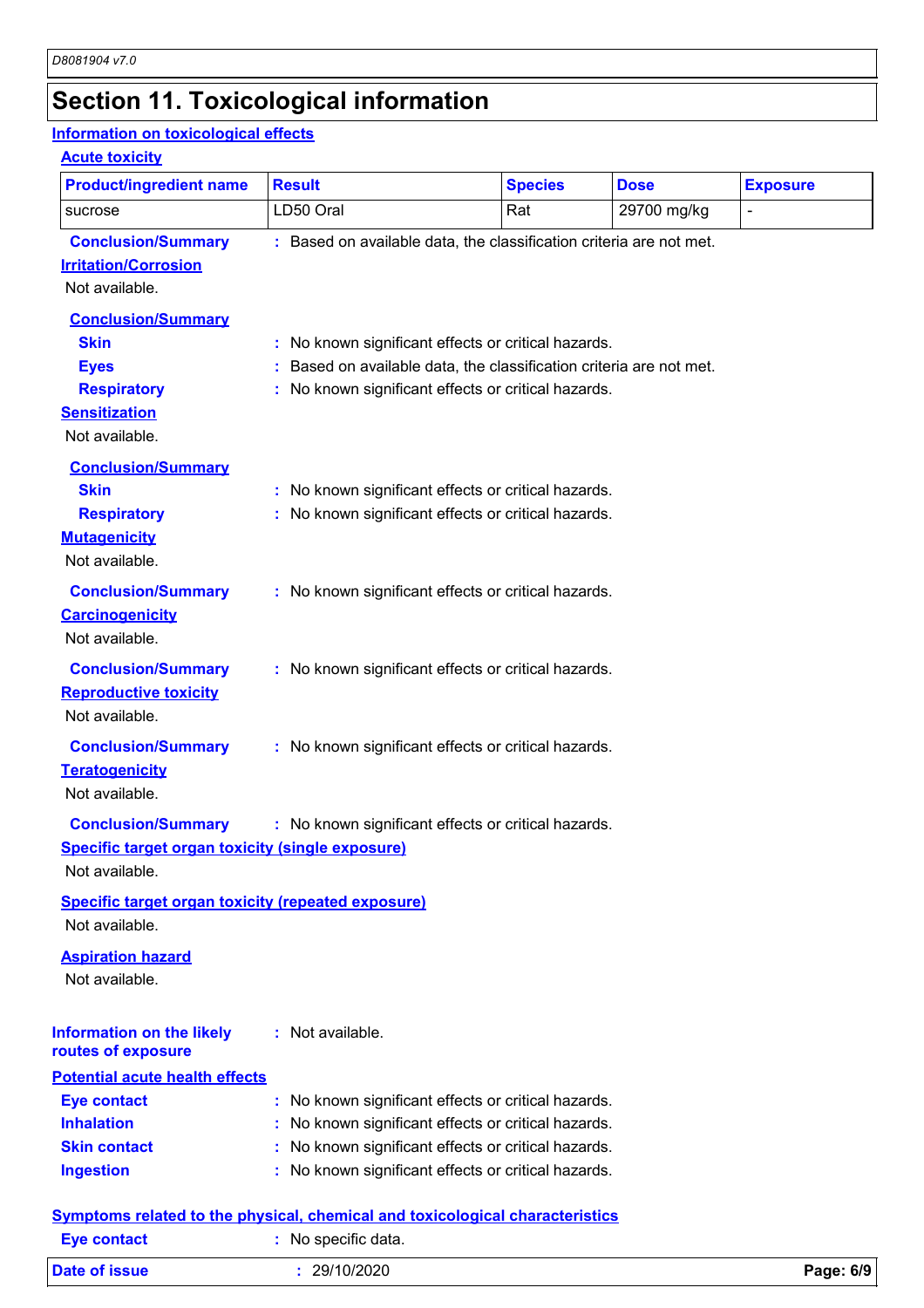# **Section 11. Toxicological information**

| <b>Inhalation</b>                                 | : No specific data.                                                                      |
|---------------------------------------------------|------------------------------------------------------------------------------------------|
| <b>Skin contact</b>                               | : No specific data.                                                                      |
| <b>Ingestion</b>                                  | : No specific data.                                                                      |
|                                                   |                                                                                          |
|                                                   | Delayed and immediate effects and also chronic effects from short and long term exposure |
| <b>Short term exposure</b>                        |                                                                                          |
| <b>Potential immediate</b>                        | : Not available.                                                                         |
| effects                                           |                                                                                          |
| <b>Potential delayed effects</b>                  | : Not available.                                                                         |
| <b>Long term exposure</b>                         |                                                                                          |
| <b>Potential immediate</b>                        | $:$ Not available.                                                                       |
| effects                                           |                                                                                          |
| <b>Potential delayed effects : Not available.</b> |                                                                                          |
| <b>Potential chronic health effects</b>           |                                                                                          |
| Not available.                                    |                                                                                          |
| <b>Conclusion/Summary</b>                         | : No known significant effects or critical hazards.                                      |
| <b>General</b>                                    | : No known significant effects or critical hazards.                                      |
| <b>Carcinogenicity</b>                            | : No known significant effects or critical hazards.                                      |
| <b>Mutagenicity</b>                               | : No known significant effects or critical hazards.                                      |
| <b>Teratogenicity</b>                             | : No known significant effects or critical hazards.                                      |
| <b>Developmental effects</b>                      | : No known significant effects or critical hazards.                                      |
| <b>Fertility effects</b>                          | : No known significant effects or critical hazards.                                      |
|                                                   |                                                                                          |

#### **Numerical measures of toxicity**

**Acute toxicity estimates**

Not available.

# **Section 12. Ecological information**

#### **Toxicity**

Not available.

**Conclusion/Summary :** Based on available data, the classification criteria are not met.

#### **Persistence and degradability**

Not available.

#### **Bioaccumulative potential**

| <b>Product/ingredient name</b> | $\mathsf{LocP}_\mathsf{ow}$ | <b>BCF</b> | <b>Potential</b> |
|--------------------------------|-----------------------------|------------|------------------|
| <b>I</b> sucrose               | $-3.7$                      |            | low              |
| $\vert$ (+)-Tartaric acid      | $-1.91$                     |            | low              |

### **Mobility in soil**

**Soil/water partition coefficient (Koc) :** Not available.

**Other adverse effects** : No known significant effects or critical hazards.

**Date of issue :** 29/10/2020 **Page: 7/9**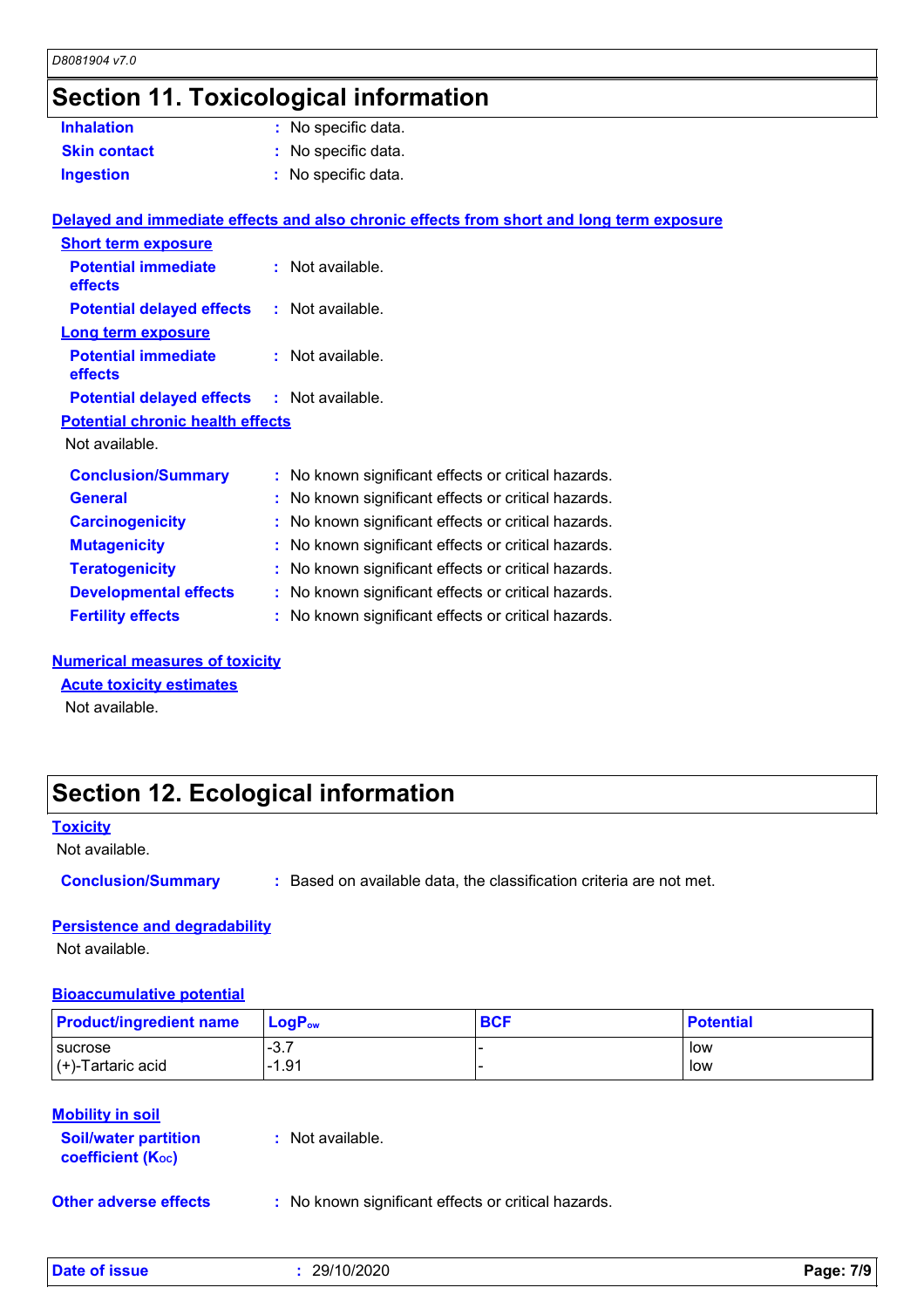### **Section 13. Disposal considerations**

#### The generation of waste should be avoided or minimized wherever possible. Disposal of this product, solutions and any by-products should at all times comply with the requirements of environmental protection and waste disposal legislation and any regional local authority requirements. Dispose of surplus and nonrecyclable products via a licensed waste disposal contractor. Waste should not be disposed of untreated to the sewer unless fully compliant with the requirements of all authorities with jurisdiction. Waste packaging should be recycled. Incineration or landfill should only be considered when recycling is not feasible. This material and its container must be disposed of in a safe way. Empty containers or liners may retain some product residues. Avoid dispersal of spilled material and runoff and contact with soil, waterways, drains and sewers. **Disposal methods :**

## **Section 14. Transport information**

|                                      | <b>ADG</b>               | <b>ADR/RID</b> | <b>IMDG</b>    | <b>IATA</b>    |
|--------------------------------------|--------------------------|----------------|----------------|----------------|
| <b>UN number</b>                     | Not regulated.           | Not regulated. | Not regulated. | Not regulated. |
| <b>UN proper</b><br>shipping name    |                          |                |                |                |
| <b>Transport hazard</b><br>class(es) | $\overline{\phantom{a}}$ |                | -              |                |
| <b>Packing group</b>                 | -                        |                |                |                |
| <b>Environmental</b><br>hazards      | No.                      | No.            | No.            | No.            |

**Special precautions for user** : Transport within user's premises: always transport in closed containers that are upright and secure. Ensure that persons transporting the product know what to do in the event of an accident or spillage.

**Transport in bulk according :** Not available. **to IMO instruments**

# **Section 15. Regulatory information**

**Standard for the Uniform Scheduling of Medicines and Poisons**

| Not scheduled                                                          |  |                                          |  |  |
|------------------------------------------------------------------------|--|------------------------------------------|--|--|
| <b>Model Work Health and Safety Regulations - Scheduled Substances</b> |  |                                          |  |  |
| No listed substance                                                    |  |                                          |  |  |
| <b>Australia inventory (AICS)</b>                                      |  | : All components are listed or exempted. |  |  |
| <b>New Zealand Inventory of</b><br><b>Chemicals (NZIoC)</b>            |  | : All components are listed or exempted. |  |  |
| <b>HSNO Group Standard</b>                                             |  | : Not applicable                         |  |  |
| <b>HSNO Approval Number</b>                                            |  | : Not applicable                         |  |  |
| <b>Approved Handler</b><br><b>Requirement</b>                          |  | : No.                                    |  |  |
| <b>Tracking Requirement</b>                                            |  | : No.                                    |  |  |